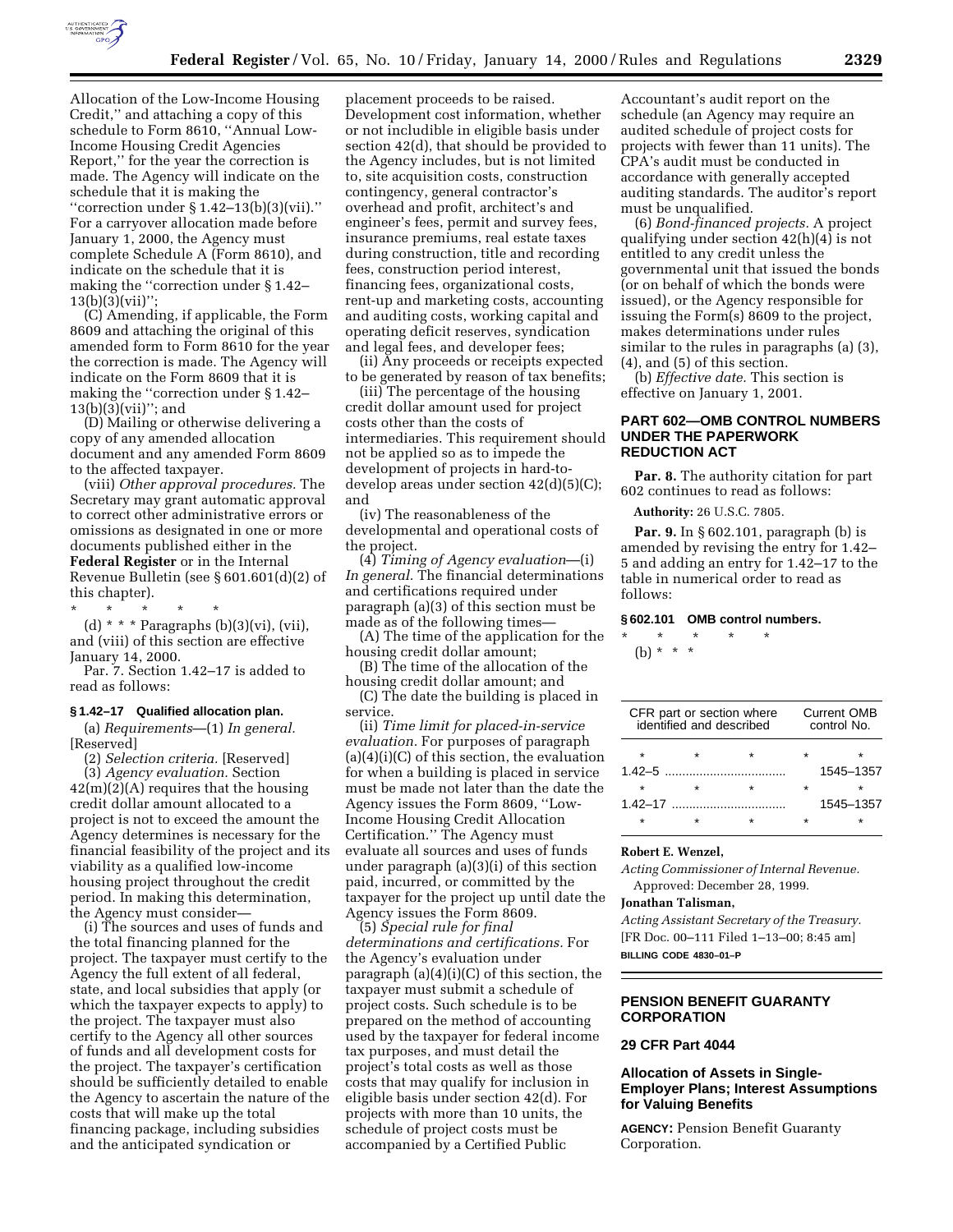### **ACTION:** Final rule.

**SUMMARY:** The Pension Benefit Guaranty Corporation's regulation on Allocation of Assets in Single-Employer Plans prescribes interest assumptions for valuing benefits under terminating single-employer plans. This final rule amends the regulation to adopt interest assumptions for plans with valuation dates in February 2000. Interest assumptions are also published on the PBGC's web site (http://www.pbgc.gov).

**EFFECTIVE DATE:** February 1, 2000.

**FOR FURTHER INFORMATION CONTACT:** Harold J. Ashner, Assistant General Counsel, Office of the General Counsel, Pension Benefit Guaranty Corporation, 1200 K Street, NW., Washington, DC 20005, 202–326–4024. (For TTY/TDD users, call the Federal relay service tollfree at 1–800–877–8339 and ask to be connected to 202–326–4024.)

**SUPPLEMENTARY INFORMATION:** The PBGC's regulation on Allocation of Assets in Single-Employer Plans (29 CFR part 4044) prescribes actuarial assumptions for valuing plan benefits of terminating single-employer plans covered by title IV of the Employee Retirement Income Security Act of 1974.

Among the actuarial assumptions prescribed in part 4044 are interest assumptions. These interest assumptions are intended to reflect current conditions in the financial and annuity markets.

Two sets of interest assumptions are prescribed, one set for the valuation of benefits to be paid as annuities and one set for the valuation of benefits to be paid as lump sums. This amendment adds to appendix B to part 4044 the annuity and lump sum interest assumptions for valuing benefits in plans with valuation dates during February 2000.

For annuity benefits, the interest assumptions will be 7.10 percent for the first 25 years following the valuation date and 6.25 percent thereafter. The annuity interest assumptions represent an increase (from those in effect for January 2000) of 0.20 percent for the first 25 years following the valuation date and are otherwise unchanged.

For benefits to be paid as lump sums, the interest assumptions to be used by the PBGC will be 5.25 percent for the period during which a benefit is in pay status, 4.50 percent during the sevenyear period directly preceding the benefit's placement in pay status, and 4.00 percent during any other years preceding the benefit's placement in pay status. The lump sum interest assumptions represent an increase (from those in effect for January 2000), of 0.25 percent for the period during which a benefit is in pay status and for the seven-year period directly preceding the benefit's placement in pay status; they are otherwise unchanged.

The PBGC has determined that notice and public comment on this amendment are impracticable and contrary to the public interest. This finding is based on the need to determine and issue new interest assumptions promptly so that the assumptions can reflect, as

accurately as possible, current market conditions.

Because of the need to provide immediate guidance for the valuation of benefits in plans with valuation dates during February 2000, the PBGC finds that good cause exists for making the assumptions set forth in this amendment effective less than 30 days after publication.

The PBGC has determined that this action is not a ''significant regulatory action'' under the criteria set forth in Executive Order 12866.

Because no general notice of proposed rulemaking is required for this amendment, the Regulatory Flexibility Act of 1980 does not apply. See 5 U.S.C. 601(2).

### **List of Subjects in 29 CFR Part 4044**

Pension insurance, Pensions.

In consideration of the foregoing, 29 CFR part 4044 is amended as follows:

## **PART 4044—ALLOCATION OF ASSETS IN SINGLE-EMPLOYER PLANS**

1. The authority citation for part 4044 continues to read as follows:

**Authority:** 29 U.S.C. 1301(a), 1302(b)(3), 1341, 1344, 1362.

2. In appendix B, a new entry is added to Table I, and Rate Set 76 is added to Table II, as set forth below. The introductory text of each table is republished for the convenience of the reader and remains unchanged.

# **Appendix B to Part 4044—Interest Rates Used to Value Annuities and Lump Sums**

## TABLE I.—ANNUITY VALUATIONS

[This table sets forth, for each indicated calendar month, the interest rates (denoted by i*1*, i*2*, \* \* \* , and referred to generally as i*t*) assumed to be in effect between specified anniversaries of a valuation date that occurs within that calendar month; those anniversaries are specified in the columns adjacent to the rates. The last listed rate is assumed to be in effect after the last listed anniversary date.]

|                                             |  |  | The values of $t_t$ are |          |           |     |           |     |  |  |
|---------------------------------------------|--|--|-------------------------|----------|-----------|-----|-----------|-----|--|--|
| For valuation dates occurring in the month- |  |  | for $t =$               |          | for $t =$ |     | for $t =$ |     |  |  |
|                                             |  |  |                         |          | $\star$   |     |           |     |  |  |
|                                             |  |  | .0710                   | $1 - 25$ | .0625     | >25 | N/A       | N/A |  |  |